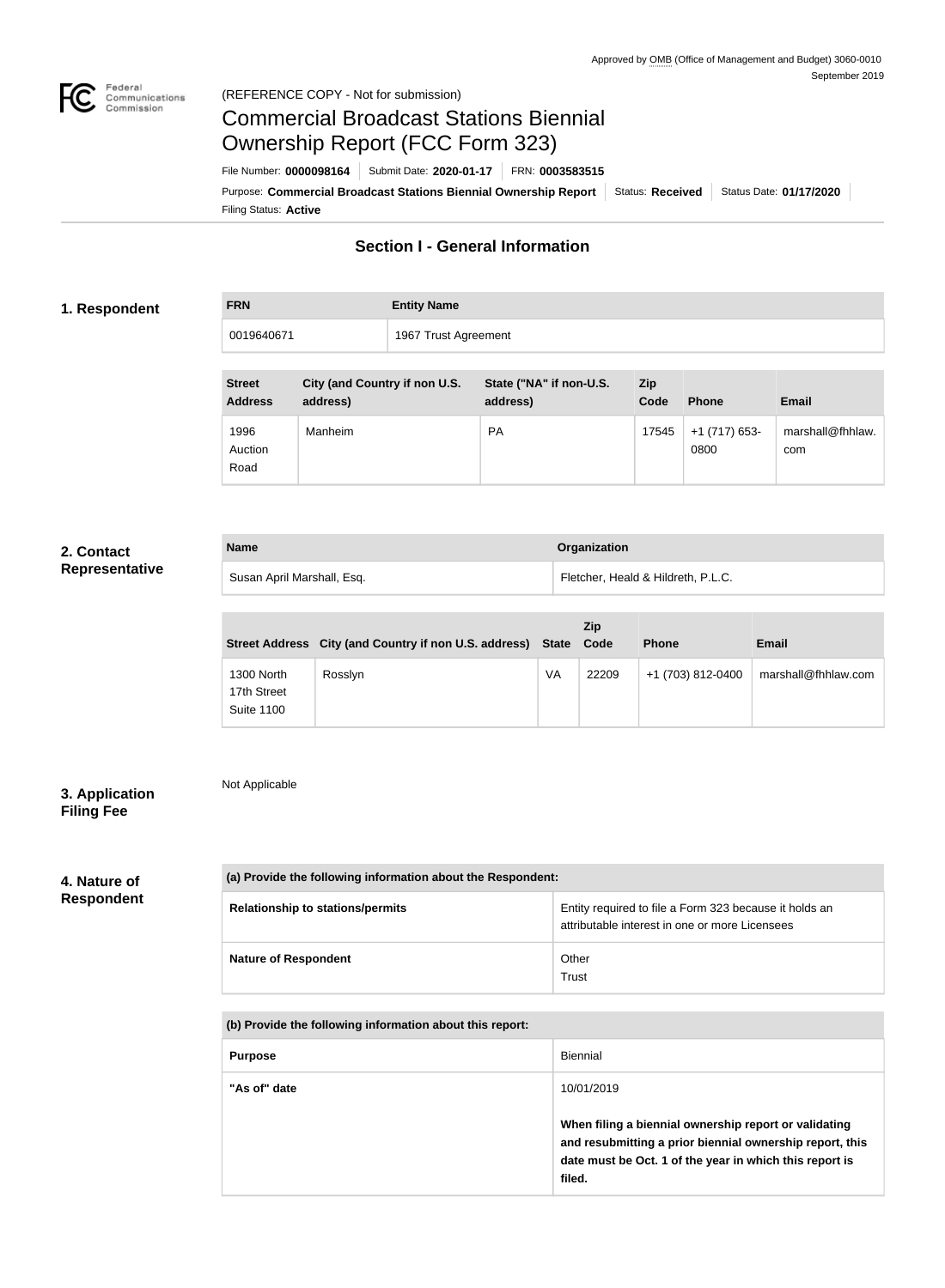#### **Respondent is filing this report to cover the following Licensee(s) and station(s):**

| Licensee/Permittee Name   | <b>FRN</b> |
|---------------------------|------------|
| Hall Communications, Inc. | 0003583515 |

| Fac. ID No. | <b>Call Sign</b> | <b>City</b>         | <b>State</b>   | <b>Service</b> |
|-------------|------------------|---------------------|----------------|----------------|
| 7839        | <b>WIZN</b>      | <b>VERGENNES</b>    | VT             | <b>FM</b>      |
| 10341       | <b>WLKF</b>      | LAKELAND            | <b>FL</b>      | AM             |
| 15959       | <b>WPVD</b>      | <b>WEST WARWICK</b> | R <sub>l</sub> | AM             |
| 25406       | <b>WNLC</b>      | <b>EAST LYME</b>    | <b>CT</b>      | <b>FM</b>      |
| 25864       | <b>WJOY</b>      | <b>BURLINGTON</b>   | VT             | AM             |
| 25865       | <b>WROZ</b>      | LANCASTER           | PA             | <b>FM</b>      |
| 25866       | <b>WNBH</b>      | <b>NEW BEDFORD</b>  | MA             | AM             |
| 25867       | <b>WOKO</b>      | <b>BURLINGTON</b>   | VT             | <b>FM</b>      |
| 25868       | <b>WONN</b>      | LAKELAND            | FL.            | AM             |
| 25869       | <b>WCTK</b>      | <b>NEW BEDFORD</b>  | MA             | <b>FM</b>      |
| 25870       | <b>WLPA</b>      | <b>LANCASTER</b>    | PA             | AM             |
| 25872       | <b>WPCV</b>      | <b>WINTER HAVEN</b> | FL             | <b>FM</b>      |
| 48547       | <b>WKNL</b>      | <b>NEW LONDON</b>   | <b>CT</b>      | <b>FM</b>      |
| 52807       | <b>WBTZ</b>      | <b>PLATTSBURGH</b>  | <b>NY</b>      | <b>FM</b>      |
| 62368       | <b>WONN-FM</b>   | <b>STARVIEW</b>     | PA             | <b>FM</b>      |
| 66179       | <b>WILI-FM</b>   | <b>WILLIMANTIC</b>  | <b>CT</b>      | FM             |
| 66180       | <b>WILI</b>      | <b>WILLIMANTIC</b>  | CT             | AM             |
| 68692       | <b>WKOL</b>      | <b>PLATTSBURGH</b>  | <b>NY</b>      | <b>FM</b>      |
| 72346       | <b>WCTY</b>      | <b>NORWICH</b>      | CT             | <b>FM</b>      |
| 72347       | <b>WICH</b>      | <b>NORWICH</b>      | <b>CT</b>      | AM             |
| 72687       | <b>WWRZ</b>      | FORT MEADE          | FL.            | <b>FM</b>      |

# **Section II – Biennial Ownership Information**

**1. 47 C.F.R. Section 73.3613 and Other Documents**

Licensee Respondents that hold authorizations for one or more full power television, AM, and/or FM stations should list all contracts and other instruments set forth in 47 C.F.R. Section 73.3613(a) through (c) for the facility or facilities listed on this report. In addition, attributable Local Marketing Agreements (LMAs) and attributable Joint Sales Agreements (JSAs) must be disclosed by the licensee of the brokering station on its ownership report. If the agreement is an attributable LMA, an attributable JSA, or a network affiliation agreement, check the appropriate box. Otherwise, select "Other." Non-Licensee Respondents, as well as Licensee Respondents that only hold authorizations for Class A television and/or low power television stations, should select "Not Applicable" in response to this question.

Not Applicable.

**2. Ownership Interests**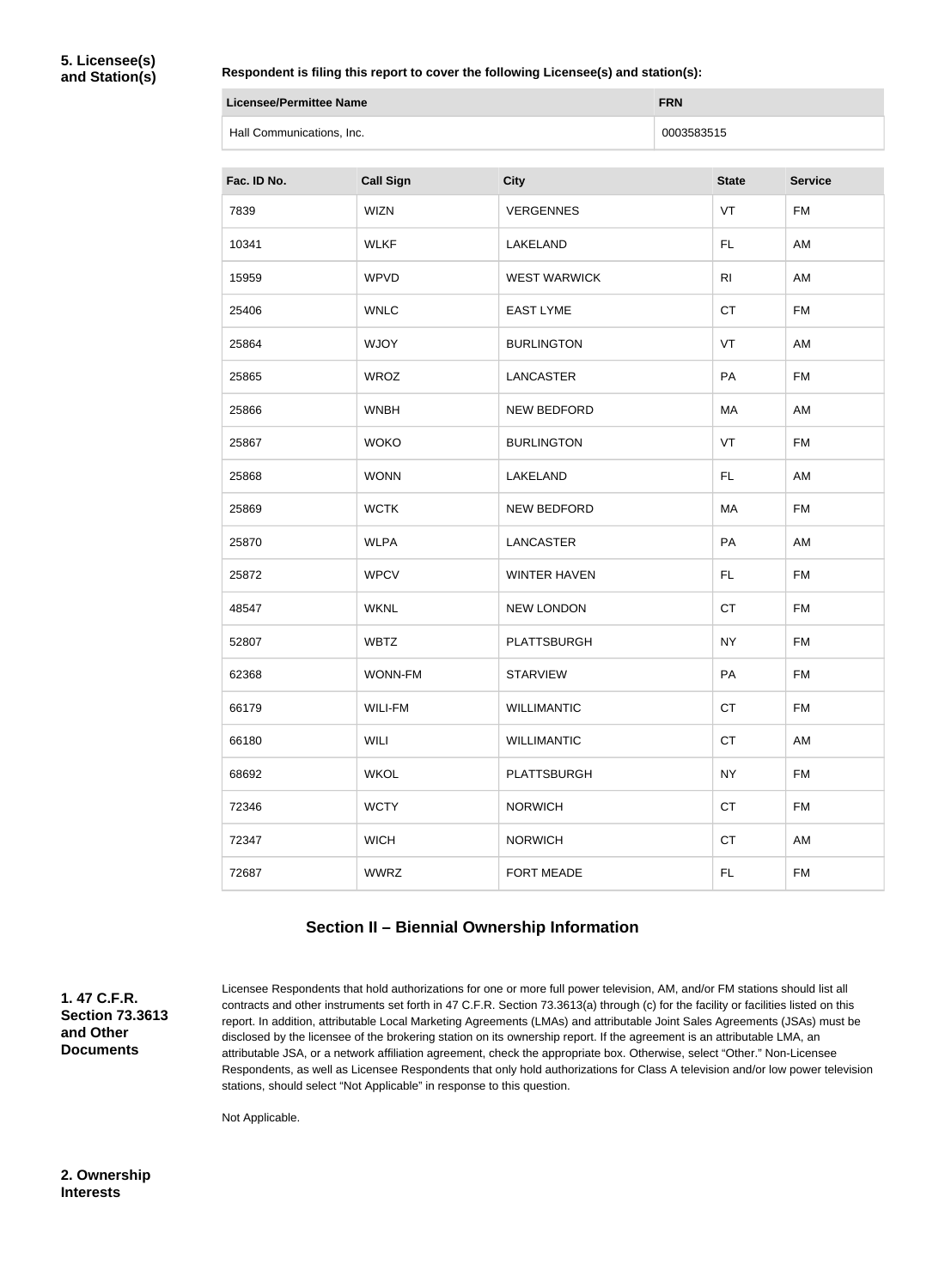**(a)** Ownership Interests. This Question requires Respondents to enter detailed information about ownership interests by generating a series of subforms. Answer each question on each subform. The first subform listing should be for the Respondent itself. If the Respondent is not a natural person, also list each of the officers, directors, stockholders, non-insulated partners, non-insulated members, and any other persons or entities with a direct attributable interest in the Respondent pursuant to the standards set forth in 47 C.F.R. Section 73.3555. (A "direct" interest is one that is not held through any intervening companies or entities.) List each interest holder with a direct attributable interest in the Respondent separately.

Leave the percentage of total assets (Equity Debt Plus) field blank for an interest holder unless that interest holder has an attributable interest in the Respondent solely on the basis of the Commission's Equity Debt Plus attribution standard, 47 C.F.R. Section 73.3555, Note 2(i).

In the case of vertical or indirect ownership structures, list only those interests in the Respondent that also represent an attributable interest in the Licensee(s) for which the report is being submitted.

Entities that are part of an organizational structure that includes holding companies or other forms of indirect ownership must file separate ownership reports. In such a structure do not report, or file a separate report for, any interest holder that does not have an attributable interest in the Licensee(s) for which the report is being submitted.

Please see the Instructions for further detail concerning interests that must be reported in response to this question.

The Respondent must provide an FCC Registration Number for each interest holder reported in response to this question. Please see the Instructions for detailed information and guidance concerning this requirement.

| $\bullet$ wnoronip inioniagoni                                                                                                          |                                                         |                      |                            |  |
|-----------------------------------------------------------------------------------------------------------------------------------------|---------------------------------------------------------|----------------------|----------------------------|--|
| <b>FRN</b>                                                                                                                              | 0019640671                                              |                      |                            |  |
| <b>Entity Name</b>                                                                                                                      | 1967 Trust Agreement                                    |                      |                            |  |
| <b>Address</b>                                                                                                                          | PO Box                                                  |                      |                            |  |
|                                                                                                                                         | Street 1                                                | 1996 Auction Road    |                            |  |
|                                                                                                                                         | <b>Street 2</b>                                         |                      |                            |  |
|                                                                                                                                         | <b>City</b>                                             | Manheim              |                            |  |
|                                                                                                                                         | State ("NA" if non-U.S.<br>address)                     | PA                   |                            |  |
|                                                                                                                                         | <b>Zip/Postal Code</b>                                  | 17545                |                            |  |
|                                                                                                                                         | Country (if non-U.S.<br>address)                        | <b>United States</b> |                            |  |
| <b>Listing Type</b>                                                                                                                     | Respondent                                              |                      |                            |  |
| <b>Positional Interests</b><br>(check all that apply)                                                                                   | Respondent                                              |                      |                            |  |
| <b>Tribal Nation or Tribal</b><br><b>Entity</b>                                                                                         | Interest holder is not a Tribal nation or Tribal entity |                      |                            |  |
| <b>Interest Percentages</b><br>(enter percentage values                                                                                 | Voting                                                  | 0.0%                 | <b>Jointly Held?</b><br>No |  |
| from 0.0 to 100.0)                                                                                                                      | <b>Equity</b>                                           | 0.0%                 |                            |  |
|                                                                                                                                         | <b>Total assets (Equity Debt</b><br>Plus)               | 0.0%                 |                            |  |
| Does interest holder have an attributable interest in one or more broadcast stations<br><b>No</b><br>that do not appear on this report? |                                                         |                      |                            |  |

**Ownership Information**

|  | <b>Ownership Information</b> |
|--|------------------------------|
|  |                              |

| <b>FRN</b>     | 0019415959          |  |
|----------------|---------------------|--|
| <b>Name</b>    | Bonnie H. Rowbotham |  |
| <b>Address</b> | PO Box              |  |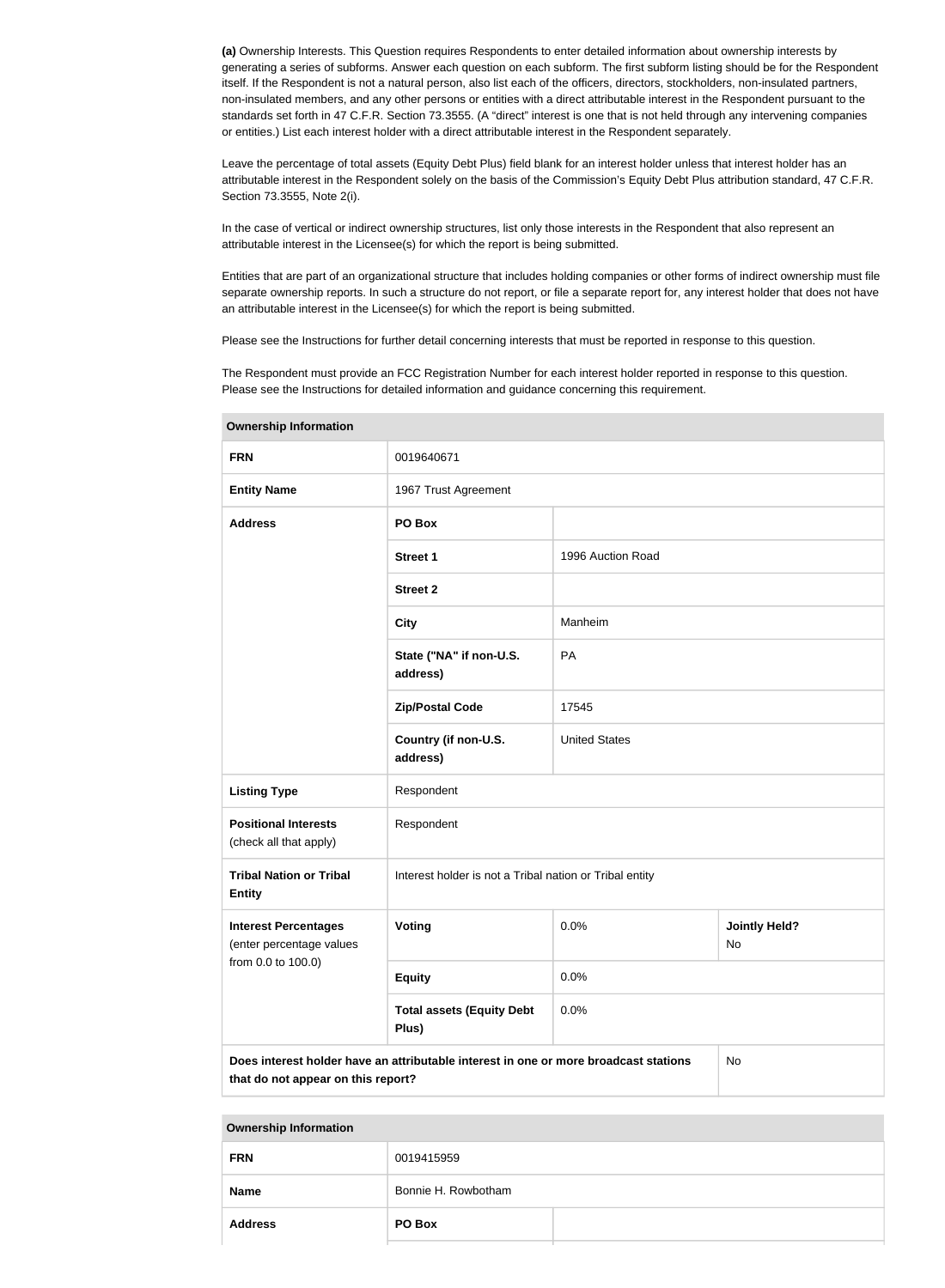|                                                           | <b>Street 1</b>                                                                      | 404 West Lime Street   |                                   |  |
|-----------------------------------------------------------|--------------------------------------------------------------------------------------|------------------------|-----------------------------------|--|
|                                                           | <b>Street 2</b>                                                                      |                        |                                   |  |
|                                                           | <b>City</b>                                                                          | Lakeland               |                                   |  |
|                                                           | State ("NA" if non-U.S.<br>address)                                                  | <b>FL</b>              |                                   |  |
|                                                           | <b>Zip/Postal Code</b>                                                               | 33815                  |                                   |  |
|                                                           | Country (if non-U.S.<br>address)                                                     | <b>United States</b>   |                                   |  |
| <b>Listing Type</b>                                       | Other Interest Holder                                                                |                        |                                   |  |
| <b>Positional Interests</b><br>(check all that apply)     | Other - Co-Trustee                                                                   |                        |                                   |  |
| Citizenship, Gender,                                      | <b>Citizenship</b>                                                                   | <b>US</b>              |                                   |  |
| <b>Ethnicity, and Race</b><br><b>Information (Natural</b> | Gender                                                                               | Female                 |                                   |  |
| <b>Persons Only)</b>                                      | <b>Ethnicity</b>                                                                     | Not Hispanic or Latino |                                   |  |
|                                                           | Race                                                                                 | White                  |                                   |  |
| <b>Interest Percentages</b><br>(enter percentage values   | Voting                                                                               | 50.0%                  | <b>Jointly Held?</b><br><b>No</b> |  |
| from 0.0 to 100.0)                                        | <b>Equity</b>                                                                        | 0.0%                   |                                   |  |
|                                                           | <b>Total assets (Equity Debt</b><br>Plus)                                            | 0.0%                   |                                   |  |
| that do not appear on this report?                        | Does interest holder have an attributable interest in one or more broadcast stations |                        | <b>No</b>                         |  |

**Ownership Information FRN** 0024258410 **Name** Howard S. Tuthill, III. **Address PO Box Street 1** Six Landmark Square **Street 2 City** Stamford **State ("NA" if non-U.S. address)** CT **Zip/Postal Code** 06901 **Country (if non-U.S. address)** United States **Listing Type City Communist Property** Other Interest Holder **Positional Interests** (check all that apply) Other - Co-Trustee **Citizenship, Gender, Ethnicity, and Race Information (Natural Persons Only) Citizenship** US **Gender** Male **Ethnicity** Not Hispanic or Latino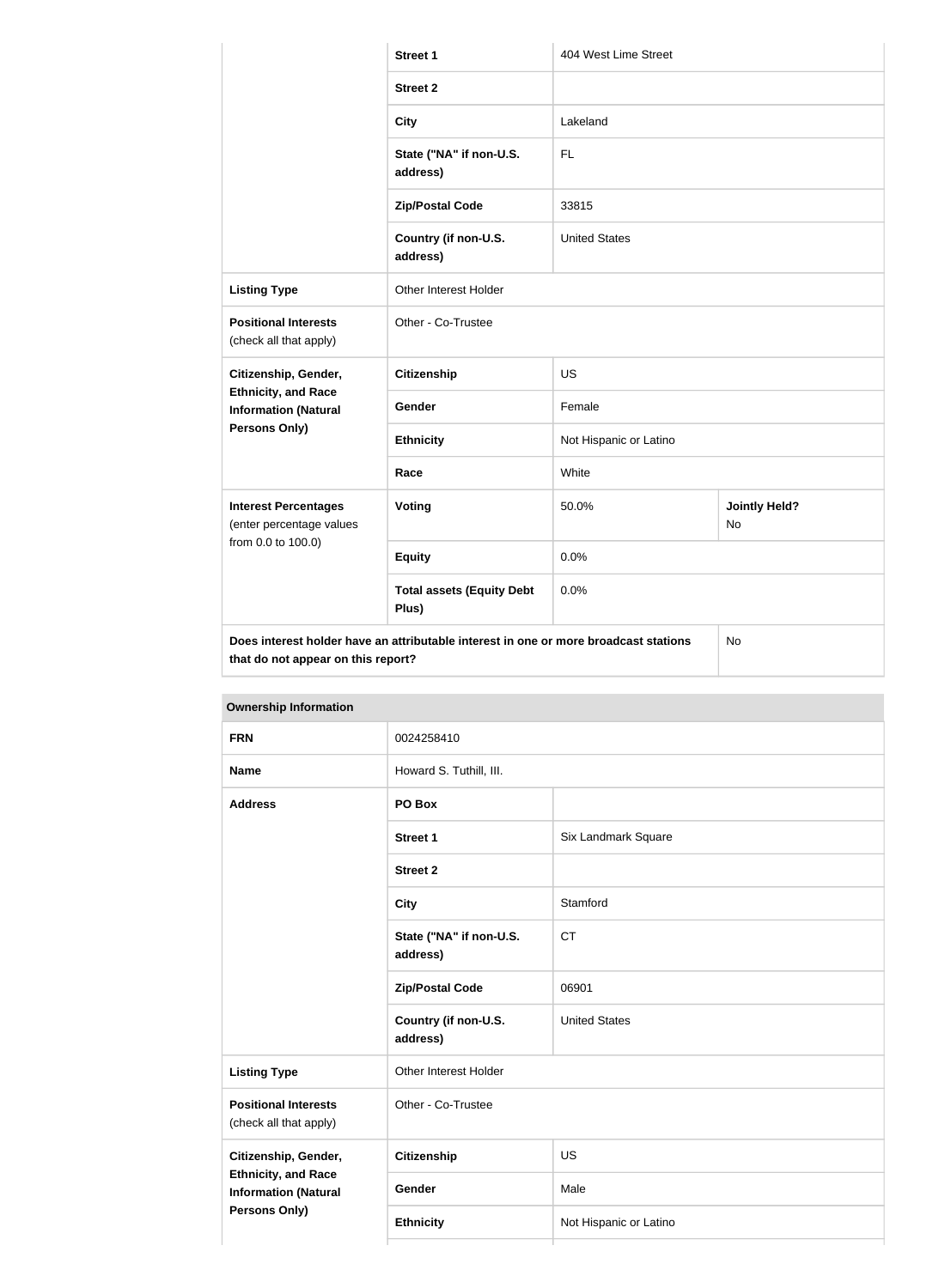|                                                                                                                                                     | Race                                      | White   |                             |
|-----------------------------------------------------------------------------------------------------------------------------------------------------|-------------------------------------------|---------|-----------------------------|
| <b>Interest Percentages</b><br>(enter percentage values                                                                                             | Voting                                    | 50.0%   | <b>Jointly Held?</b><br>No. |
| from 0.0 to 100.0)                                                                                                                                  | <b>Equity</b>                             | $0.0\%$ |                             |
|                                                                                                                                                     | <b>Total assets (Equity Debt</b><br>Plus) | $0.0\%$ |                             |
| Does interest holder have an attributable interest in one or more broadcast stations<br>that do not appear on this report?                          |                                           |         | No.                         |
|                                                                                                                                                     |                                           |         |                             |
| (b) Respondent certifies that any interests, including equity, financial, or voting<br>interests, not reported in this filing are non-attributable. |                                           |         | <b>Yes</b>                  |

If "No," submit as an exhibit an explanation.

| (c) Does the Respondent or any reported interest holder<br>hold an attributable interest in any newspaper entities in<br>the same market as any station for which this report is<br>filed, as defined in 47 C.F.R. Section 73.3555?                                                                                                                                                                                                                                                                                                                                                                                                              | No |
|--------------------------------------------------------------------------------------------------------------------------------------------------------------------------------------------------------------------------------------------------------------------------------------------------------------------------------------------------------------------------------------------------------------------------------------------------------------------------------------------------------------------------------------------------------------------------------------------------------------------------------------------------|----|
| If "Yes," provide information describing the interest(s), using<br>EITHER the subform OR the spreadsheet option below.<br>Respondents with a large number (50 or more) of entries to<br>submit should use the spreadsheet option.                                                                                                                                                                                                                                                                                                                                                                                                                |    |
| NOTE: Spreadsheets must be submitted in a special XML<br>Spreadsheet format with the appropriate structure that is<br>specified in the documentation. For instructions on how to<br>use the spreadsheet option to complete this question<br>(including templates to start with), please Click Here.                                                                                                                                                                                                                                                                                                                                              |    |
| If using the subform, leave the percentage of total assets<br>(Equity Debt Plus) field blank for an interest holder unless<br>that interest holder has an attributable interest in the<br>newspaper entity solely on the basis of the Commission's<br>Equity Debt Plus attribution standard, 47 C.F.R. Section<br>73.3555, Note 2(i). If using an XML Spreadsheet, enter "NA"<br>into the percentage of total assets (Equity Debt Plus) field<br>for an interest holder unless that interest holder has an<br>attributable interest in the newspaper entity solely on the<br>basis of the Commission's Equity Debt Plus attribution<br>standard. |    |
| The Respondent must provide an FCC Registration Number<br>for each interest holder reported in response to this<br>question. Please see the Instructions for detailed information<br>and guidance concerning this requirement.                                                                                                                                                                                                                                                                                                                                                                                                                   |    |

**(d) Are any of the individuals listed as an attributable interest holder in the Respondent married to each other or related to each other as parentchild or as siblings?** No

If "Yes," provide the following information for each such the relationship.

**(e) Is Respondent seeking an attribution exemption for any officer or director with duties wholly unrelated to the Licensee(s)?**